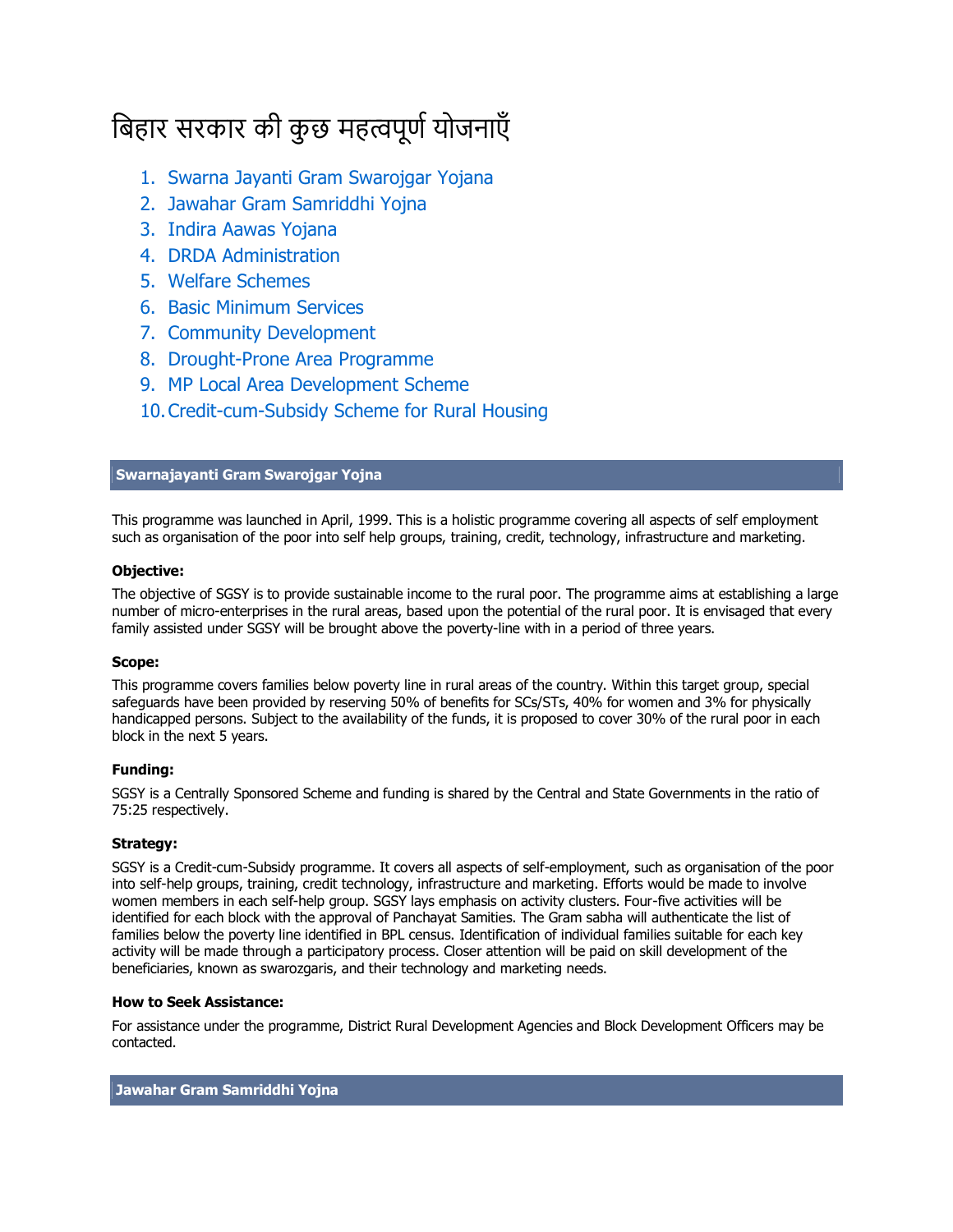The critical importance of rural infrastructure in the development of village economy is well known. A number of steps have been initiated by the Central as well as the State Governments for building the rural infrastructure. The public works programme have also contributed significantly in this direction.

## **Objective:**

Jawahar Gram Samridhi Yojna (JGSY) is the restructured, streamlined and comprehensive version of the erstwhile Jawahar Rozagar Yojana. Designed to improve the quality of life of the poor, JGSY has been launched on 1st April, 1999. The primary objective of the JGSY is the creation of demand driven community village infrastructure including durable assets at the village level and assets to enable the rural poor to increase the opportunities for sustained employment. The secondary objective is the generation of supplementary employment for the unemployed poor in the rural areas. The wage employment under the programme shall be given to Below Poverty Line(BPL) families.

#### **Scope:**

JGSY is implemented entirely at the village Panchayat level. Village Panchayat is the sole authority for preparation of the Annual Plan and its implementation.

# **Funding:**

The programme will be implemented as Centrally Sponsored Scheme on cost sharing basis between the Centre and the State in the ratio of 75:25 respectively.

#### **Strategy:**

The programme is to be implemented by the Village Panchayats with the approval of Gram sabha. No other administrative or technical approval will be required. For works/schemes costing more than 50,000/-, after taking the approval of the Gram Sabah, the Village Panchayat shall seek the technical/administrative approval of appropriate authorities. Panchayats may spend upto 15% of allocation on maintenance of assets created under the programme within its geographical boundary. 22.5% of JGSY funds have been enmarked for individual beneficiary schemes for SC/STs. 3% of annual allocation would be utilised for creation of barrier free infrastructure for the disabled. The funds to the Village Panchayats will be allocated on the basis of the population. The upper ceiling of 10,000 population has been removed.

#### **How to Seek Assistance:**

Village Pradhan, Panchayat members, Block Development Officer, District Collector or District Rural Development Agency may be contacted.

# **Indira Aawas Yojna**

IAY is the flagship rural housing scheme which is being implemented by the Government of India with an aim of providing shelter to the poor below poverty line. The Government of India has decided that allocation of funds under IAY (Indira Awas Yojna)will be on the basis of poverty ratio and housing shortage.

#### **Objective:**

The objective of IAY is primarily to help construction of new dwelling units as well as conversion of unserviceable kutcha houses into pucca/semi-pucca by members of SC/STs, freed bonded labourers and also non-SC/ST rural poor below the poverty line by extending them grant-in-aid.

# **Scope:**

IAY is a beneficiary-oriented programme aimed at providing houses for SC/ST households who are victims of atrocities, households headed by widows/unmarried women and SC/ST households who are below the poverty line. This scheme has been in effect from 1st April, 1999.

#### **Funding:**

IAY is a Centrally Sponsored Scheme funded on cost sharing basis between the Govt. of India and the States in the ratio of 75:25 respectively.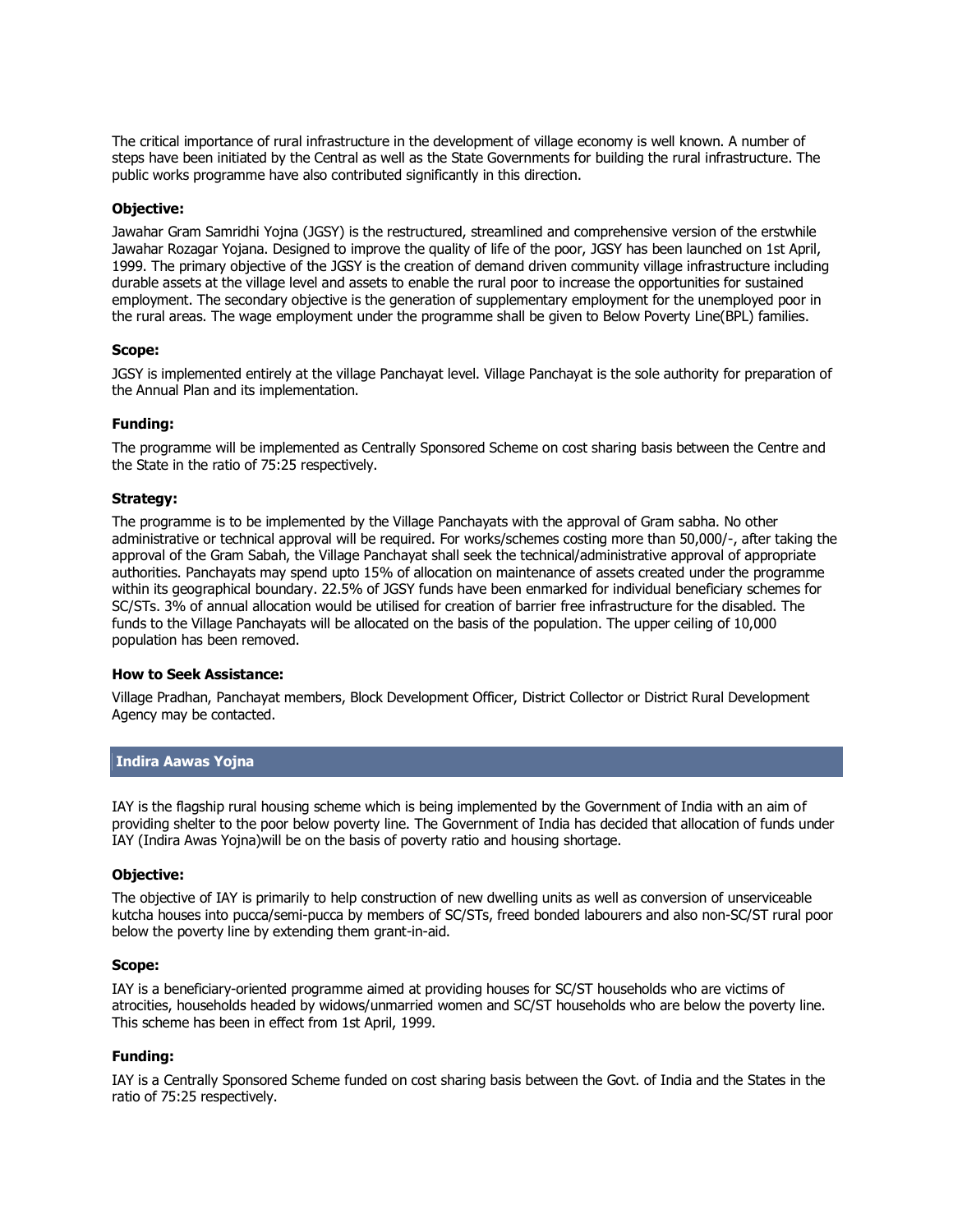## **Strategy:**

Grant of Rs. 20,000/- per unit is provided in the plain areas and Rs. 22,000/- in hilly/difficult areas for the construction of a house. For conversion of a kutcha house into in pucca house, Rs. 10,000/- is provided. Sanitary laterines and chulahs are integral part of the house. In construction/upgradation of the house, cost effective and enviornment friendly technologies, materials and designs are encouraged. The household is alloted in the name of a female member of beneficiary household.

## **How to Seek Assistance:**

The person concerned should contact the Village Panchayat or Village Level Worker or the Block Development Officer or District Rural Development Agency.

# **DRDA Administration**

District Rural Development Agency (DRDA) has traditionally been the principal organ at the District level to oversee the implementation of the anti-poverty programmes of the Ministry of Rural Development. Created originally for implementation of Integrated Rural Development Programme (IRDP), the DRDAs were subsequently entrusted with a number of programmes, both of the Central and State Governments. Since inception, the administrative costs of the DRDA (District Rural Development Agency) were met by setting aside a part of the allocations for each programme. Of late, the number of programmes had increased and several programmes have been restructured with a view to making them more effective. While an indicative staffing structure was provided to the DRDAs, experience showed that there was no uniformity in the staffing structure. It is in this context that a new centrally sponsored scheme - **DRDA Administration** - has been introduced from 1st April, 1999 based on the recommendations of an interministerial committee known as Shankar Committee. The new scheme replaces the earlier practice of allocating percentage of programme funds to the administrative costs.

# **Objective:**

The objective of the scheme of DRDA (District Rural Development Agency) Administration is to strengthen the DRDAs and to make them more professional and effective. Under the scheme, DRDA is visualised as specialised agency capable of managing anti-poverty programmes of the Ministry on the one hand and effectively relate these to the overall efforts of poverty eradication in the district on the other.

# **Funding:**

The funding pattern of the programme will be in the ratio of 75:25 between the Centre and the States.

#### **Strategy:**

The DRDA will continue to watch over and ensure effective utilisation of the funds intended for anti-poverty programmes. It will need to develop distinctive capabilities for poverty eradication. It will perform tasks which are different from Panchayati Raj Institutions and line departments. The DRDAs would deal only with the anti-poverty programmes of the Ministry of Rural Development. If DRDAs are to be entrusted with programmes of other Ministries or those of the State Governments, it must be ensured that these have a definite anti-poverty focus. In respect of such States where DRDA does not have a separate identity and separate accounts.

#### **Basic Minimum Services**

The Government of India launched this scheme in 1997 incorporating seven vital services of importance to common people. The State Government has opted to provide shelter to shelter-less below poverty line under this scheme.

#### **Objective:**

The objective of providing this scheme is to supplement the constitution of dwelling units for members of SC/ST, freed bonded labour and also non-SC/ST rural poor below the poverty line by providing them with grant.

#### **Funding:**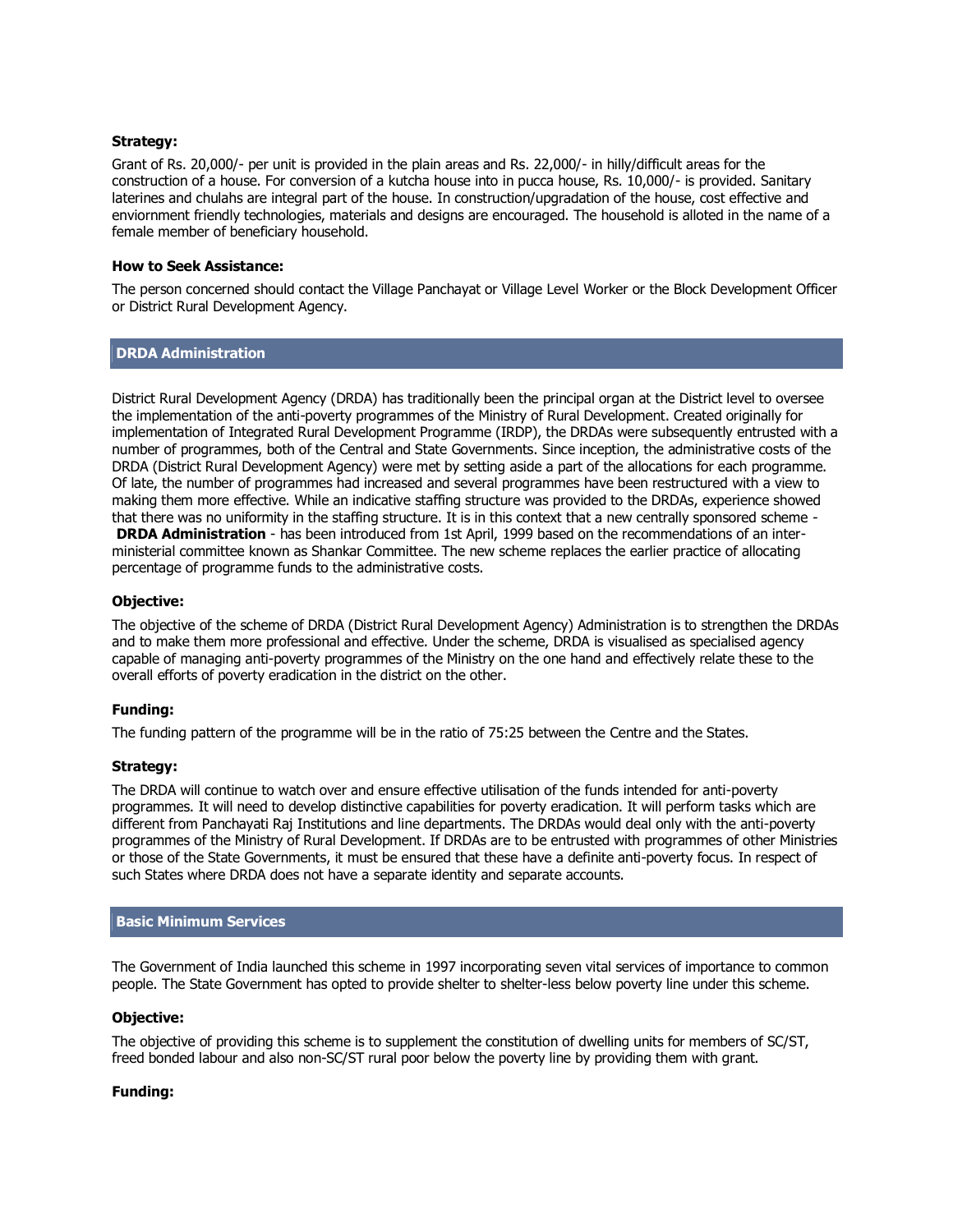The Central Government provides additional funds for Basic Minimum Services subject to the condition that the State Government will provide 15% of the required funds.

#### **Execution:**

Additional Indira Awas are being constructed with the guidelines analogous to that for the Awas Yojana. The salient features are:

- Rs. 20,000/- is provided to the beneficiaries for construction of the houses in phases. Sanitary latrines and smokeless chulah are integral part of the houses.
- Houses are allotted in the name of female members of the family or in joint names of both spouses.
- Selection of construction technology, materials and design is left entirely to the choice of beneficiaries. Contractors, Middlemen or the Departmental Agencies have no role in the construction of houses.
- Cost effective and environment friendly housing technologies/design and materials are provided.

#### **Achievement:**

A sum of Rs 364.07 crores and Rs 383.32 crores were allocated during 1997-98 & 1998-99, and a sum of Rs 419.04 crores is to be allocated during 1999-2000, which have led to completion of over three lakh houses upto December 1999.

#### **Contact Info:**

Village Panchayat/BDO/DRDA maybe contacted for details.

#### **Community Development**

The State Govt. launched a scheme in 1980-81 to enable the members of legislature to execute the small schemes of their choice that are developmental and are based on immediate felt local needs, as per the guidelines issued for this purpose. Under this scheme Rs.50.00 lakh has to be provided to each member of the State Legislative.

#### **Objective:**

The objective of this scheme is to facilitate immediate execution of locally important schemes, whose execution may otherwise span over a large period - as per the list of Do's and Don't indicated in the guidelines.

#### **Funding:**

This is a State Plan Scheme whose expenditure is fully borne by the State Government.

#### **Execution:**

Each legislator is supposed to indicate choice of schemes to the tune of Rs fifty lakhs per year to br taken up in his/her constituency to the concerned Deputy Development Commissioner, which will get them implemented by following the established procedures contained in the guidelines and circulars issued by the Rural Development Department.

#### **Contact Info:**

Local MLA/MLC may be contacted for schemes to be taken up under Community Development Programme.

#### **Drought-Prone Areas Programme**

The Drought Prone Areas Programme (DPAP) aims at mitigating the adverse effects of drought on the production of crops and livestock and productivity of land, water and human resources. It strives to encourage restoration of ecological balance and seeks to improve the economic and social conditions of the poor and the disadvantaged sections of the rural community.

#### **Scope:**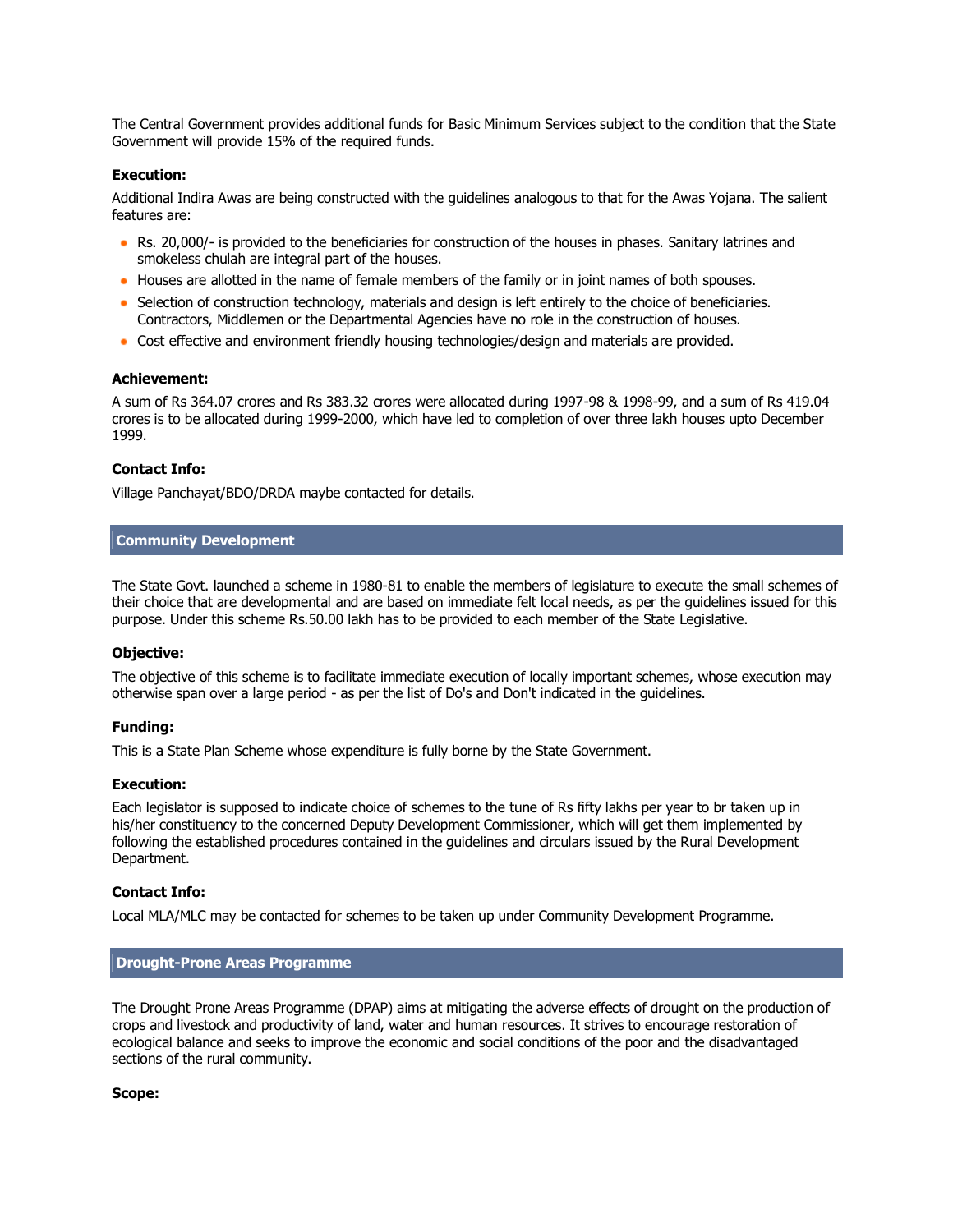DPAP is a people's programme with Government assistance. There is a special arrangement for maintenance of assets and social audit by Panchayati Raj Institutions. Development of all categories of land belonging to Gram Panchayats, Government and individuals fall within the limits of the selected watersheds for development.

#### **Funding:**

Allocation is to be shared equally by the Centre and State Govt. on 75:25 basis. Watershed community is to contribute for maintenance of assets created. Utilisation of 50% of allocation under the Employment Assurance Scheme (EAS) is for the watershed development. Funds are directly released to Zila Parishads/District Rural Development Agencies (DRDAs) to sanction projects and release funds to Watershed Committees and Project Implementation Agencies.

#### **Strategy:**

Village community, including self-help/user groups, undertake area development by planning and implementation of projects on watershed basis through Watershed Associations and Watershed Committees constituted from among themselves. The Government supplements their work by creating social awareness, imparting training and providing technical support through project implementation agencies.

#### **How to Seek Assistance:**

Non-Government organisations can approach the District Rural Development Agency (DRDA) for appointment as Project Implementation Agencies.

# **MP Local Area Development Programme**

MPLADS was launched in December 1993 as a central sector scheme to enable Members of Lok Sabha and Rajya Sabha to execute the schemes of their choice that are developmental and based on locally felt needs within the guidelines for this purpose.

#### **Objective:**

The basic objective of this programme is to facilitate immediate execution of small but locally important schemes, whose execution may otherwise span over a huge period. The works which can be carried out under this scheme are - construction of buildings for schools, hostels, libraries and shelter for old/handicapped, construction of link/approach roads, culverts/bridges, public irrigation and public drainage facilities etc. as indicated in the guidelines.

#### **Funding:**

The Government of India provides cent-percent fund for this scheme. Each MP has the choice to suggest work to the tune of Rs. Two crores per year to be taken up in his/her constituency.

#### **Execution:**

Execution of this scheme is done through the detailed guidelines and circulars issued from time to time on matters relating to operational details by the Department of Programme Implementation, Govt. of India.

#### **Contact Info:**

Local MPs of Lok Sabha/Rajya Sabha may be contacted.

# **Credit-cum-Subsidy Scheme for Rural Housing**

There were a large number of households in the rural areas which could not be covered under the IAY, as either they do not fall into the range of eligibility or due to the limits imposed by the available budget. On the other hand due to limited repayment capacity, these rural households cannot take benefit of fully loan based schemes offered by some of the housing finance institutions. The need of this majority can be met through a scheme which is part credit and part subsidy based.

#### **Objective:**